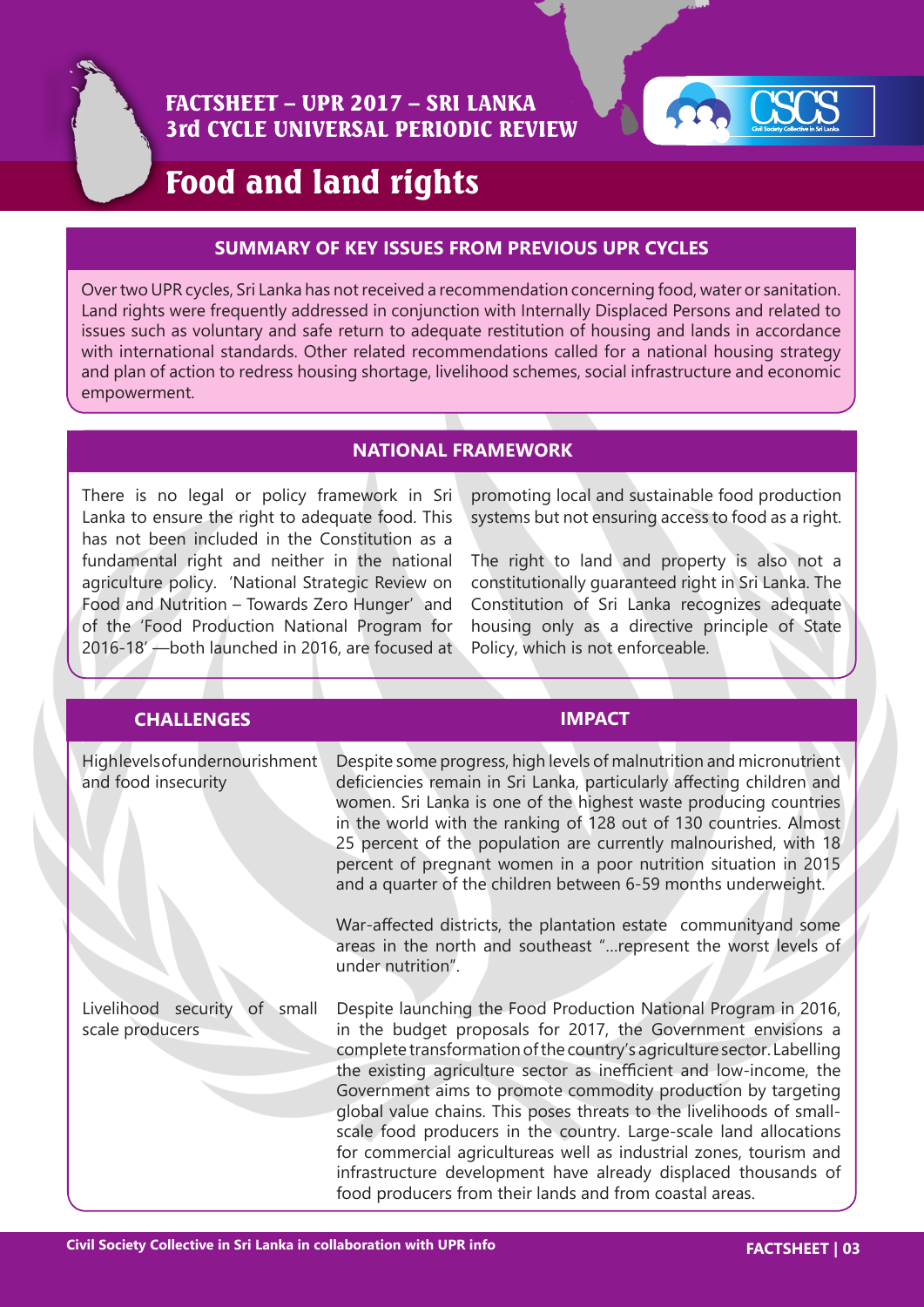



### **CHALLENGES IMPACT**

Negative health and environmental impact of agro chemicals

Dispossession of local communities due to militarization and development projects

Gender discriminator provisions of existing land laws

Sri Lanka is one of the highest users of agro chemicals, which are widely recognised as one of the possible causes of Chronic Kidney Disease of Unknown Etiology (CKDu). The disease is causing serious crisis amongst farming communities in many parts of the island. According to a Presidential Task Force focused on CKDu, 60 Divisional Secretariat areas across 10 districts are considered affected. As of December 2014, there were 40,680 patients officially registered as having been affected by CKDu.

Conflict related to land and environment has proliferated across the country with militarisation and large development projects continuing to dispossess and displace people. Across the island, lands are taken over by the military for security, tourism or other purposes which seriously undermines the livelihoodsof communities. Fisherfolk are facing dispossession and loss of access to the sea owing to large-scale tourism projects. Thousands of urban poor households in Colombo have been forcibly relocated without compensation into high-rises, resulting in multiple social and economic disadvantages.

Laws that govern state landscontain discriminatory provisions towards women with regard to intestate succession by giving preference to the older male child. Similarly, the Thesawalamai Law which is applicable to Tamils in the Northern Province discriminates against women by requiring the husband's consent in all transactions relating to property owned by women.

#### **RECOMMENDATIONS**

- **1. Ensure that the right to food and nutrition are recognized as fundamental rights in the proposed new Constitution or constitutional amendments.**
- **2. Develop a comprehensive national agriculture, fisheries and food security policy that enables ecological food production systems .**
- **3. Develop a comprehensive national agriculture, fisheries and food security policy that protects the rights of small scale producers.**
- **4. Release lands of people displaced by war in the North and East of Sri Lanka and provide them with adequate support to rebuild their lives and livelihoods.**
- **5. Ensure the right to land and safeguard food sovereignty in development projects, ensuring of the right to natural resources of communities.**